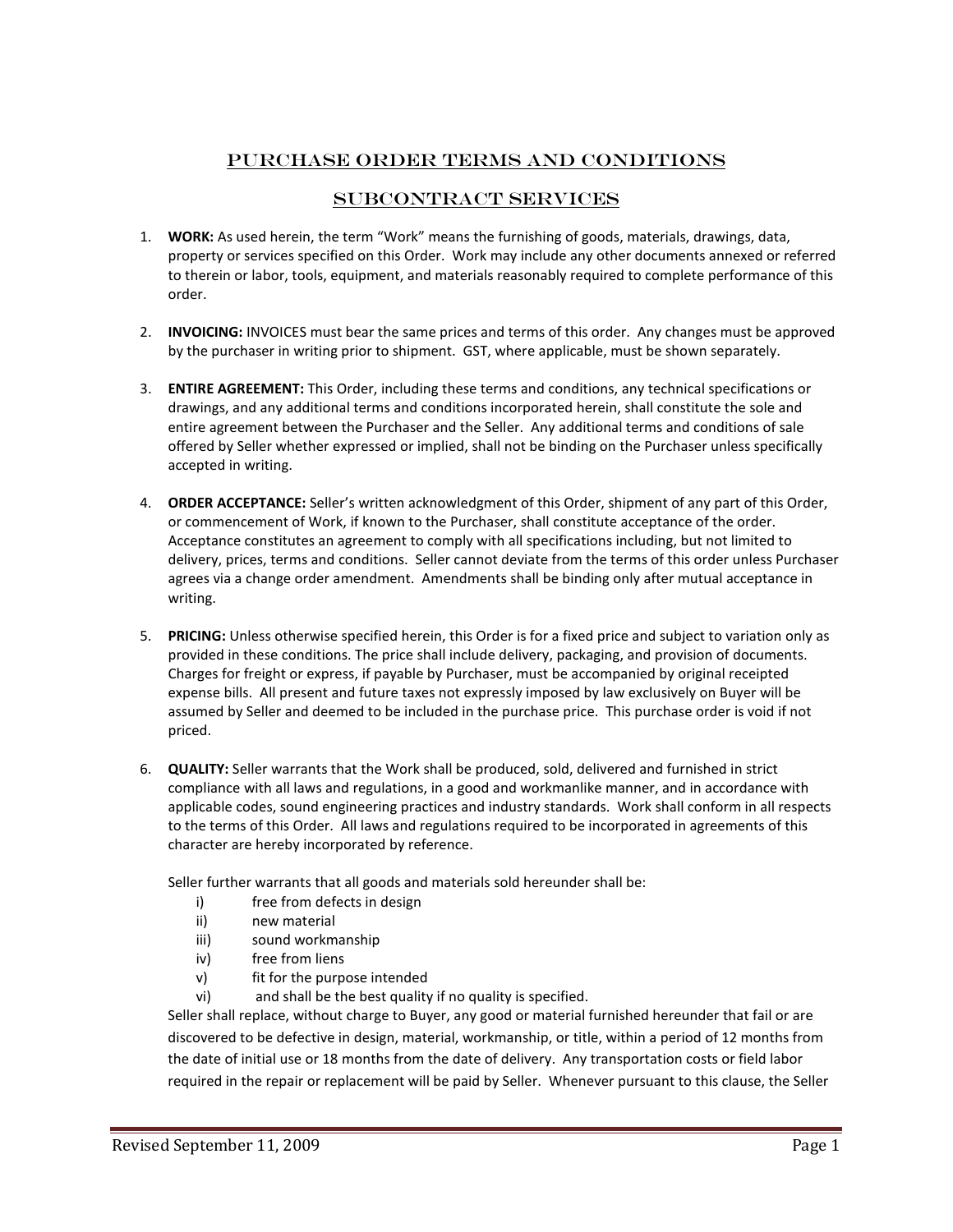supplies goods and materials in replacement or repair, the provisions of this clause shall apply to that part of the goods or materials for a period of 12 months from the date of replacement or repair.

- 7. **SUBLETTING:** No part of this order may be assigned or sublet (including monies due) without the prior written consent of the Purcha
- 8. **CANCELLATIONS:** Dacro Industries Inc reserves the right to cancel all or part of this order for any reason whatsoever. Purchaser may make any changes via written Change Order including additions or deletions from the scope of the work and on the specifications or drawings. Such change orders shall not invalidate this Order. However, if any such change order materially affects the scope of work or the time required for performance, an equitable adjustment shall be made. Purchaser may terminate this Order at any time by written notice to Seller. Cancellations will be subject to an equitable adjustment with regards to Work already furnished or in progress at the time of cancellation. No such adjustment shall be made in favor of Seller with respect to any goods or materials which are Seller's standard stock. Adjustments shall take into account the unit price for any Work already furnished, the material and labor cost up to the date of cancellation, and a mutually agreed profit based on pro-rated completion of the entire Order. Seller shall not be entitled to prospective profits or damages due to cancellation. No such termination shall relieve Seller of its warranties as to any Work completed up to the date of cancellation. Any claim for adjustment hereunder must be asserted within five (5) days from the informed date of termination.
- 9. **RETENTION:** The Purchaser may retain up to ten percent (10%) of any invoice until such time that Purchaser has had adequate assurance that the Goods are fully provided as set forth hereunder, including spare parts and documentation, and are in full compliance with this Purchase Order. Purchaser may also retain aforementioned amount to defray the cost of field rework on said Goods. Such retained amounts shall be paid to Seller upon complete and satisfactory performance of its obligations hereunder and after Seller provides Purchaser with a written acknowledgment that the Goods are not subject to any liens, encumbrances, or other claims by Seller or other third party.
- 10. **HAZARDOUS MATERIALS:** Upon receipt of the purchase order, Seller shall notify Purchaser in writing if Goods furnished are subject to:
	- i) laws or regulations relating to hazardous or toxic substances
	- ii) regulations governing hazardous waste disposal
	- iii) any other environmental or health and safety regulations

Seller shall furnish all appropriate shipping certification and instructions for shipping, safety, handling, exposure, and disposal for use by non-technical personnel. This must include information on all safe handling and emergency action that the user may require concerning the material. The following certification must be made on the bill of lading: "This is to certify that the above named articles are properly classified, described, packaged, marked and labeled and are in proper condition for transportation according to applicable transportation regulations."

- 11. **ENVIRONMENTAL LIABLITIY:** Seller hereby acknowledges its title to and assumes responsibility for any hazardous materials and wastes generated in connection with or related to:
	- i) Seller's supply of the Goods
	- ii) Seller's presence on Purchaser's or Purchaser's client's property; and/or
	- iii) Seller's movement of such hazardous materials or wastes onto Purchaser's or Purchaser's client's property

Seller herby agrees to comply with all federal, provincial, and municipal laws, rules, and regulations concerning the handling, storage, use, and disposal of hazardous materials or wastes. Seller will promptly pay any and all fines, penalties, and related costs (including reasonable attorney's fees and costs of dispute resolution necessary to compel Seller's compliance herewith) arising out of or related to Seller's failure to comply with all such laws, rules, and regulations.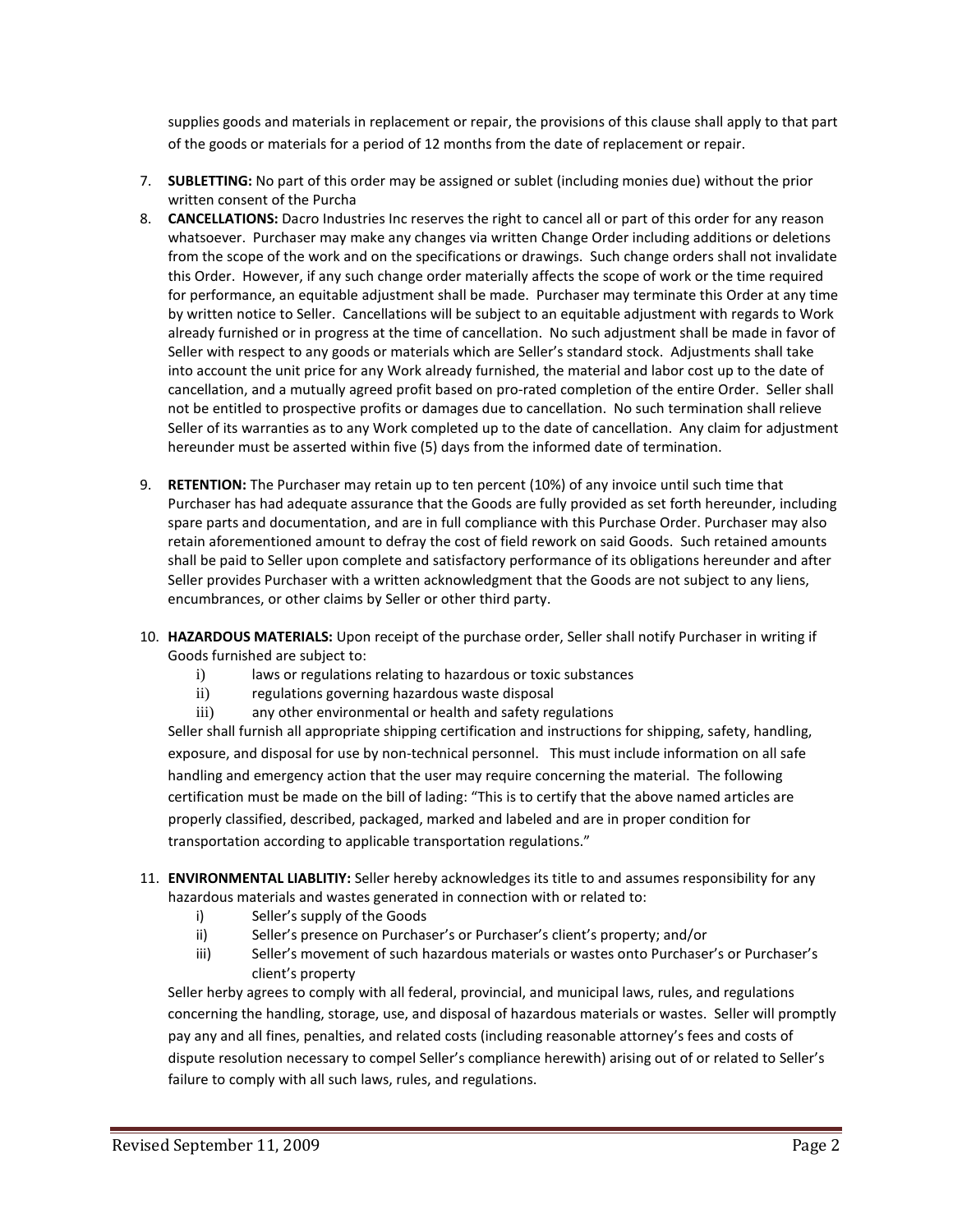## Seller shall:

- i) take every reasonable precaution to prevent any spill or contamination of Purchaser's or Purchaser's client's property
- ii) notify Purchaser immediately if such spill or contamination does occur
- iii) bare the sole cost to restore Purchaser's or Purchaser's client's property to the condition which existed prior to any spill or contamination to the satisfaction of Purchaser.

Seller hereby agrees to release, defend, and indemnify Purchaser against any and all claims, including but not limited to claims of personal injury, death, and loss of property. Seller is responsible for all associated costs of such claims, including reasonable attorney's fees and costs of dispute resolution, which may arise in connection with Seller's generation or handling of such hazardous materials or wastes, regardless of the fault or negligence or strict liability of Purchaser.

- 12. **NONDISCLOSURE:** Seller agrees not to divulge any information to third parties without the prior written consent of Purchaser. This includes all information obtained from or through Purchaser in connection with the performance of this Purchase Order unless the information is:
	- i) known to Seller prior to obtaining the same from Purchaser
	- ii) in public domain at the time of disclosure by Seller
	- iii) obtained by Seller from a third party who did not receive the same notification directly or indirectly from Purchaser, its affiliates or related entities or its customers, and who has no obligation of secrecy with respect thereto.

The "Information" protected by this clause shall consist of all drawings, data, designs, inventions, and other technical material and the contents thereof supplied by purchaser to seller, regardless of whether or not it is designated as confidential or proprietary. Seller further agrees that without the written consent of the purchaser they will not disclose any information to a third party that has been developed or obtained by seller in the performance of this Purchase Order except to the extent that the information falls in the category of (i), (ii), or (iii) above. If so requested by Purchaser, Seller further agrees to require its employees and its sub-vendors and their employees to execute an appropriate nondisclosure agreement prior to performing any work under this Purchase Order. Seller shall not publicize the existence or scope of this Purchase Order without Purchaser's written consent.

- 13. **THIRD PARTY REQUIREMENTS**: Should Seller sublet any of the Work to a third party, Seller shall maintain in full force and effect all of the coverages required by this Article 5, with Seller's certificate of insurance expressly referencing such subcontractor to Seller. Such third party is required to furnish the same insurance and indemnity in favor of Purchaser as required of Seller hereunder and provide a certificate to Purchaser.
- 14. **PERSONNEL SAFETY AND HEALTH REGULATIONS:** While on the premises of Purchaser, Purchaser's client or their affiliates, Seller and its employees shall abide by and comply with all applicable safety and health laws, regulations, and ordinances. Seller shall
	- i) ensure that all its employees and agents have a safe place of work
	- ii) keep said premises and the vicinity thereof clean of debris and rubbish caused by its work
	- iii) leave the premises clean and ready for use

Upon request of Purchaser (at no cost or expense to Purchaser) Seller shall promptly remove any person under their control who violates any of aforesaid safety, health, or plan laws, regulations, ordinances or rules or who may cause or threaten to cause a breach of the peace, or any other disturbance of the work.

**15. INDEMNIFICATION AGAINST CLAIMS BY EMPLOYEES OF SELLER:** Seller agrees to release, defend, indemnify and hold harmless Purchaser, Purchaser's client, the related entities and affiliates of both, directors, officers, employees, agents, and assigns of Purchaser and its related entities and affiliates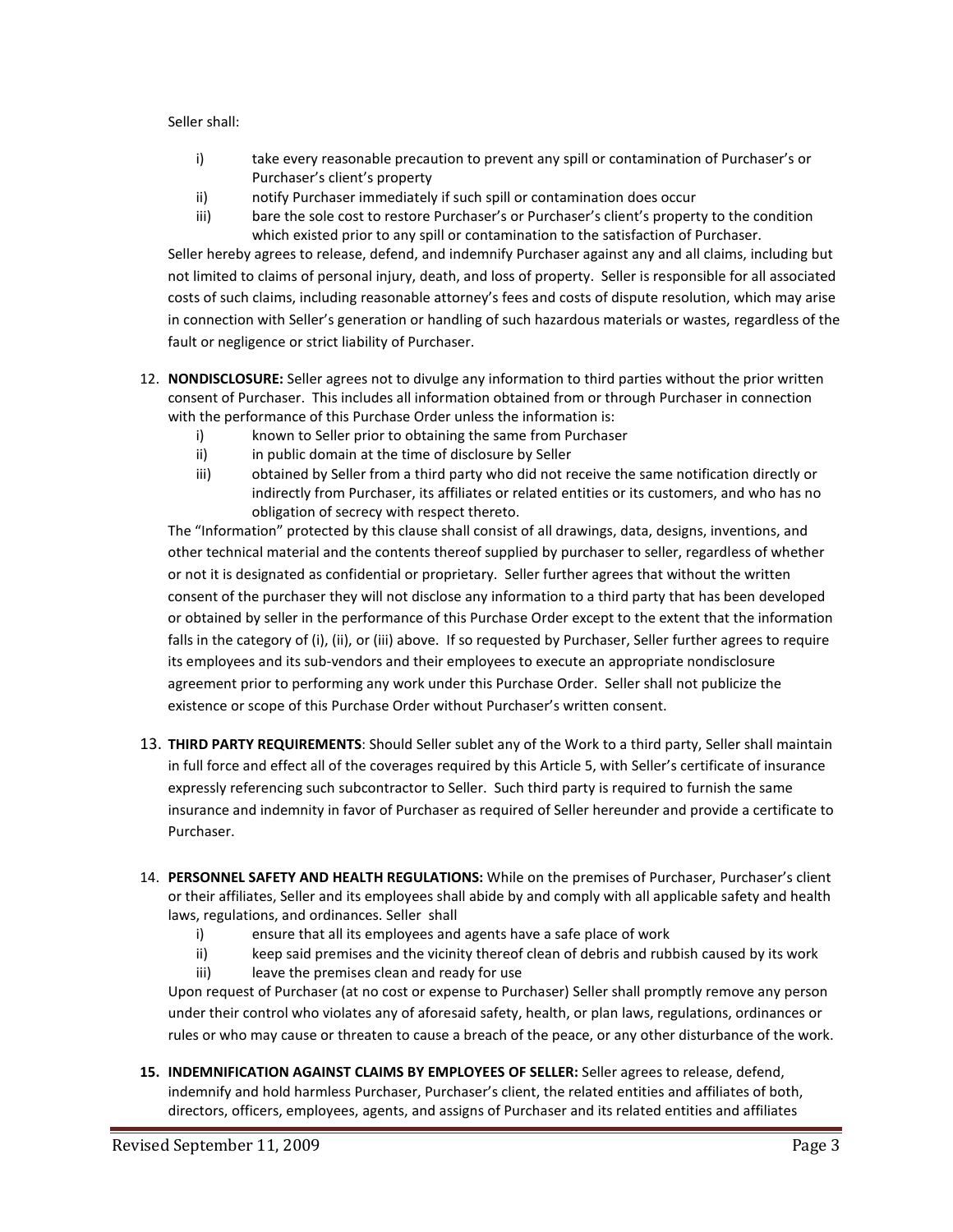("Indemnitees") from all claims of loss, damage, liability, cost and expense (including without limitation, reasonable attorney's fees). This includes such claims that may arise in connection with the performance of this Purchase order or the Goods furnished hereunder including:

- i) any injury, including death, to any employee of Seller or other person whom Seller caused to be on the property of Purchaser or Purchaser's client
- ii) damage to any property belonging to Seller or any other party

THE FOREGOING INDEMNITY OBLIGATION OF SELLER SHALL APPLY REGARDLESS OF WHETHER OR NOT SUCH LOSS, DAMAGE, LIABILTIY, COST OR EXPENSE IS CAUSED IN WHOLE OR PART BY THE FAULT, NEGLIGENCE, OR STRICK LIABILTIY OF AN INDEMNITEE.

- 16. **WORK TICKETS:** Work tickets must be provided on a daily basis for all services. Work tickets must be verified and signed by authorized Dacro personnel.
- 17. Invalidity of any provision of the Order shall not affect the validity of any other provision.

## **INSURANCE**

- **1. INSURANCE:** CERTIFICATE OF INSURANCE: Before any Work is performed under the Purchase Order, written proof of compliance with the requirements of this Article shall be provided to the satisfaction of the Purchaser on a certificate which is to be furnished by Purchaser with insurers and executed by an authorized representative of Seller's insurer. Such certificate shall stipulate that the Purchaser must receive at least THIRTY (30) DAYS written notice of cancellation or modification of any insurance referred to therein. If Seller fails to maintain the insurance as set forth herein, Purchaser shall have the right, but not the obligation, to purchase such insurance at Sellers expense. Purchaser may request in writing, at any time, Seller to provide certified copies of all policies of insurance required herein.
- **2. WORKER'S COMPENSATION:** Seller shall maintain Worker's Compensation Insurance as required by law.
- **3. COMMERCIAL GENERAL LIABILITY:** Seller shall maintain Commercial General Liability insurance with a combined single limit of \$2,000,000 per occurrence for bodily injury and property damage. The insurance must protect Purchaser, its client, the affiliates of each, their employees, agents, directors, officers, and representatives against bodily injury (including death) and property damage arising out of Seller's operations. The Commercial General Liability insurance shall include products liability, blanket contractual, personal liability, completed operations, broad form property damage, and shall expressly cover the contractual liability assumed by Seller under Articles 5 and 13 of this purchase order. The policy shall be endorsed to name Purchaser, its client and their affiliates as additional insured parties.
- **4. AUTOMOBILE LIABILITY:** Seller shall maintain Automobile Liability Insurance with a combined single limit of \$2,000,000 per occurrence for bodily injury and property damage. Insurance must cover use and operation of owned, non-owned and hired vehicles. The policy shall be endorsed to name Purchaser, its client and their affiliates as additional insured parties.
- **5. LIABILITY:** The fact that Seller has obtained the insurance required in this Purchase Order shall in no manner lessen nor affect Seller's obligations or liabilities set forth in the Purchase Order. All insurance